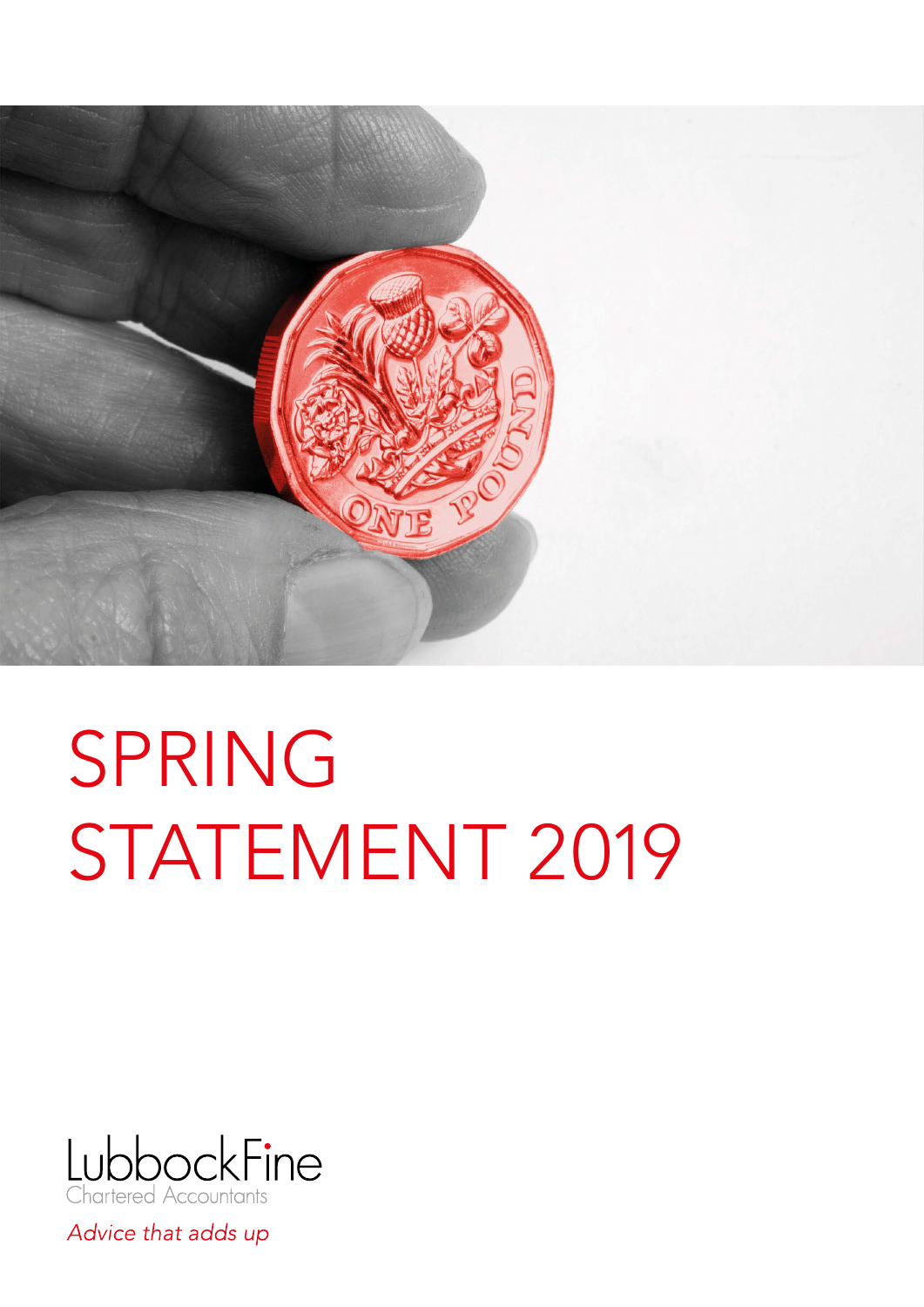

Amidst all the Brexit debates, the Chancellor Philip Hammond presented his second Spring Statement on Wednesday 13 March 2019.

In his speech the Chancellor provided an update on the economy and responded to the Office for Budget Responsibility forecasts. In addition he launched consultations on various aspects of the tax system together with updates on earlier consultations.

In this publication we concentrate on the tax consultations that were announced either at Spring Statement or in recent weeks and progress that has been made in the development of legislation from earlier consultations.

We also remind you of tax changes which take effect for 2019/20. The new timing of the Autumn Budget allows the announcement of most new measures well in advance of the tax year in which they are due to take effect.

You should contact us before taking any action as a result of the contents of this summary.

# **Personal Tax**

The UK personal allowance, tax rates and bands for 2019/20 were announced by the Chancellor in the Autumn budget in October 2018.

#### **The personal allowance**

The personal allowance is £11,850 for 2018/19 and increases to £12,500 for 2019/20. There is a reduction in the personal allowance for those with 'adjusted net income' over £100,000. The reduction is £1 for every £2 of income above £100,000. So for 2018/19 there is no personal allowance where adjusted net income exceeds £123,700. For 2019/20 there is no personal allowance available where adjusted net income exceeds £125,000.

#### **The marriage allowance**

The marriage allowance permits certain couples, where neither pays tax at more than the basic rate, to transfer 10% of their personal allowance to their spouse or civil partner.

#### **Comment**

The marriage allowance reduces the recipient's tax bill by up to £238 a year in 2018/19. The marriage allowance was first introduced for 2015/16 and there are many couples who are entitled to claim but have not yet done so. It is possible to claim for all years back to 2015/16 where the entitlement conditions are met. A recent change to the law allows backdated claims to be made by personal representatives of a deceased transferor spouse or civil partner.

#### **Tax bands and rates**

The basic rate of tax is 20%. In 2018/19 the band of income taxable at this rate is £34,500 so that the threshold at which the

40% band applies is £46,350 for those who are entitled to the full personal allowance. In 2019/20 the basic rate band increases to £37,500 so that the threshold at which the 40% band applies is £50,000 for those who are entitled to the full personal allowance.

Individuals pay tax at 45% on their income over £150,000.

#### **Scottish residents**

The tax on income (other than savings and dividend income) is different for taxpayers who are resident in Scotland to taxpayers resident elsewhere in the UK. The Scottish income tax rates and bands apply to income such as employment income, selfemployed trade profits and property income.

In 2018/19 and 2019/20 there are five income tax rates which range between 19% and 46%. Scottish taxpayers are entitled to the same personal allowance as individuals in the rest of the UK. The two higher rates are 41% and 46% rather than the 40% and 45% rates that apply to such income for other UK residents. For both 2018/19 and 2019/20, the threshold at which the 41% band applies is £43,430 for those who are entitled to the full personal allowance.

#### **Welsh residents**

From April 2019, the Welsh Government has the right to vary the rates of income tax payable by Welsh taxpayers. The UK government has reduced each of the three rates of income tax paid by Welsh taxpayers by 10 pence. The Welsh Government has set the Welsh rate of income tax at 10 pence which will be added to the reduced rates. This means the tax payable by Welsh taxpayers continues to be the same as that payable by English and Northern Irish taxpayers.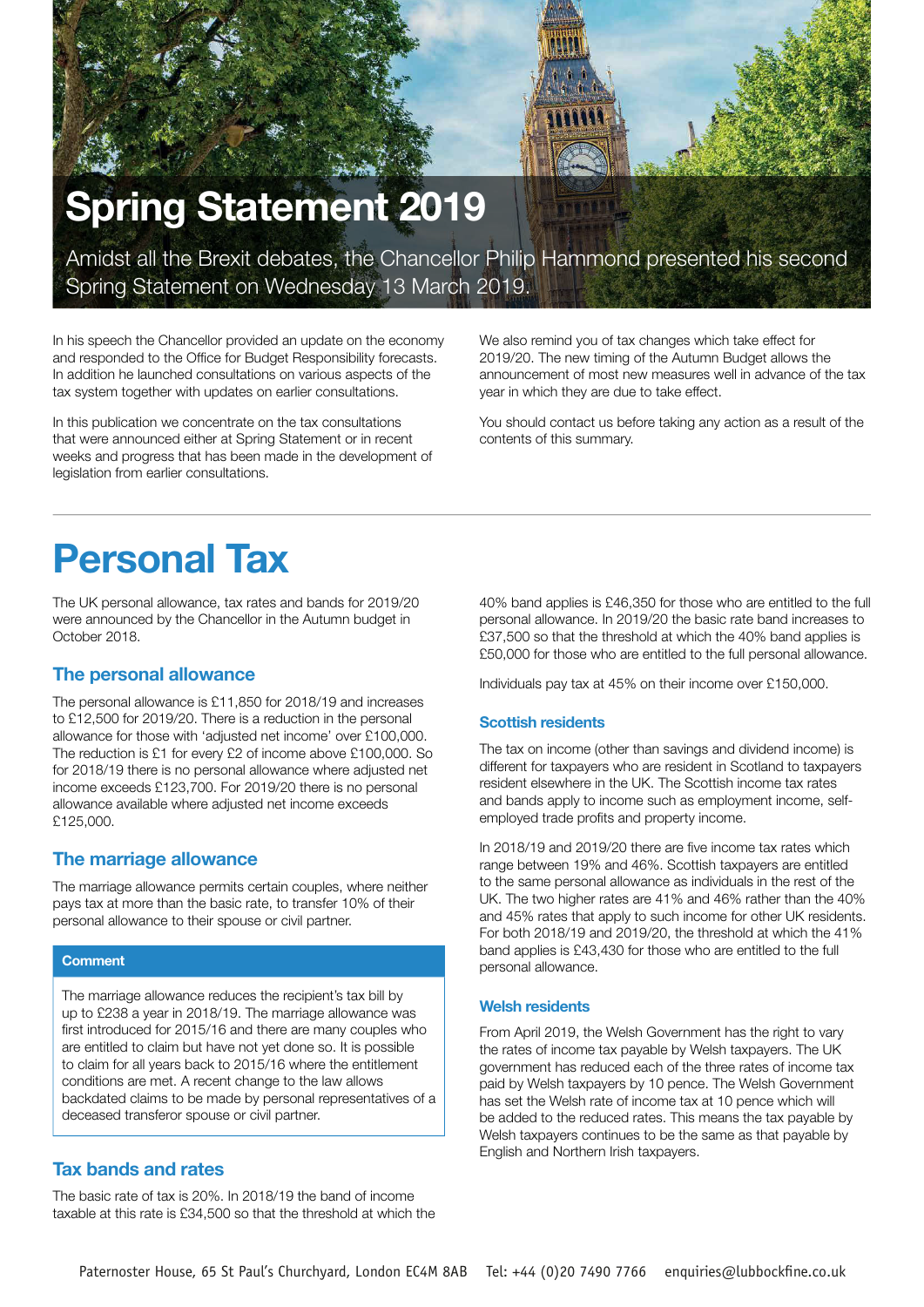#### **Tax on savings income**

Savings income is income such as bank and building society interest.

The Savings Allowance, which was first introduced for the 2016/17 tax year, applies to savings income and the available allowance in a tax year depends on the individual's marginal rate of income tax. Broadly, individuals taxed at up to the basic rate of tax have an allowance of £1,000. For higher rate taxpayers the allowance is £500. No allowance is due to additional rate taxpayers.

Some individuals qualify for a 0% starting rate of tax on savings income up to £5,000. However, the rate is not available if taxable non-savings income (broadly earnings, pensions, trading profits and property income less allocated allowances and reliefs) exceeds £5,000.

### **Tax on dividends**

The first £2,000 of dividends are chargeable to tax at 0% (the Dividend Allowance). Dividends received above the allowance are taxed at the following rates:

- 7.5% for basic rate taxpayers
- 32.5% for higher rate taxpayers
- 38.1% for additional rate taxpayers.

Dividends within the allowance still count towards an individual's basic or higher rate band and so may affect the rate of tax paid on dividends above the Dividend Allowance.

To determine which tax band dividends fall into, dividends are treated as the last type of income to be taxed.

#### **Gift Aid - donor benefits**

The donor benefits rules that apply to charities who claim Gift Aid tax relief on donations are simplified from 6 April 2019.



The benefit threshold for the first £100 of the donation remains at 25% of that amount. For gifts exceeding £100, charities can offer benefits up to the sum of £25 and 5% of the amount of the donation that exceeds £100. The total value of the benefit that a donor can receive remains at £2,500.

#### **Comment**

The new limits replace the current mix of monetary and percentage thresholds that charities have to consider when determining the value of benefit they can give to their donors without losing the entitlement to claim Gift Aid tax relief on the donations given to them.

#### **Gift Aid Small Donations Scheme**

The Gift Aid Small Donations Scheme (GASDS) applies to small charitable donations where it is impractical to obtain a Gift Aid declaration. GASDS currently applies to donations of £20 or less made by individuals in cash or contactless payment. The limit increases to £30 from 6 April 2019.

# **Business Tax**

### **Making Tax Digital for Business: VAT**

HMRC is phasing in its landmark Making Tax Digital (MTD) regime, which will ultimately require taxpayers to move to a fully digital tax system. Under the new rules, businesses with a taxable turnover above the VAT threshold (currently £85,000) must keep digital records for VAT purposes and provide their VAT return information to HMRC using MTD functional compatible software.

The new rules have effect from 1 April 2019 where a taxpayer has a 'prescribed accounting period' which begins on that date, or otherwise from the first day of a taxpayer's first prescribed accounting period beginning after 1 April 2019. For some VATregistered businesses with more complex requirements the rules will not have effect until 1 October 2019. Included in the deferred start date category are VAT divisions, VAT groups and businesses using the annual accounting scheme.

The government has now confirmed that a light touch approach to penalties will be taken in the first year of implementation. Where businesses are doing their best to comply, no filing or record keeping penalties will be issued.

The focus will be on supporting businesses to transition and the government will not be mandating MTD for any new taxes or businesses in 2020.

#### **Comment**

Keeping digital records will not mean businesses are mandated to use digital invoices and receipts but the actual recording of supplies made and received must be digital. It is likely that third party commercial software will be required. Software is not available from HMRC. The use of spreadsheets will be allowed, but they will have to be combined with add-on software to meet HMRC's requirements.

In the long run, HMRC is still looking to a scenario where income tax updates are made quarterly and digitally, and this is really what the VAT provisions anticipate.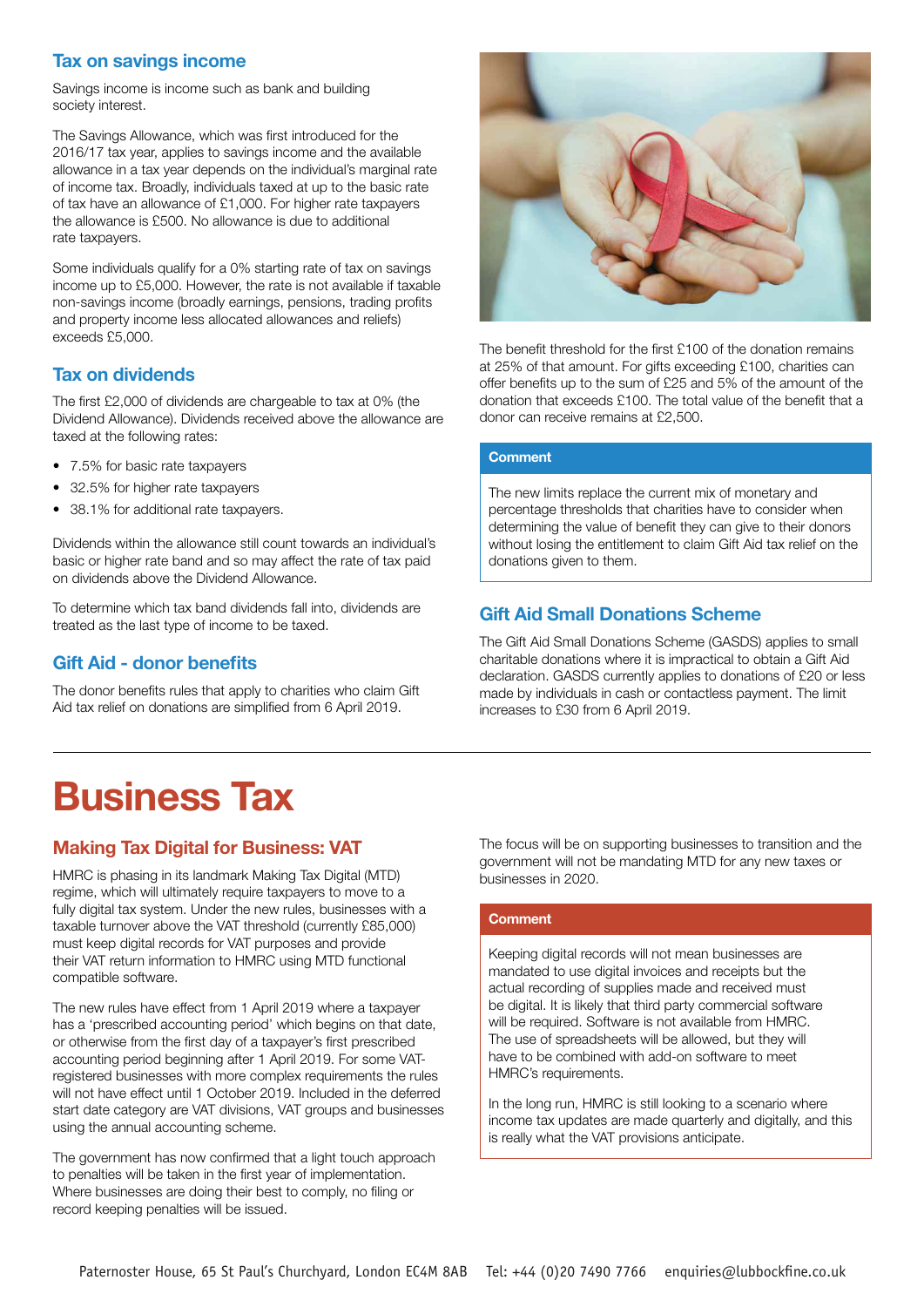### **Corporation tax rates**

Corporation tax rates have already been enacted for periods up to 31 March 2021.

The main rate of corporation tax is 19%. The rate will fall to 17% for the Financial Year beginning on 1 April 2020.

#### **Capital allowances**

#### **Plant and machinery**

In the Autumn Budget, the government announced an increase in the Annual Investment Allowance for two years from £200,000 to £1 million in relation to qualifying expenditure incurred from 1 January 2019. Special rules apply to accounting periods which straddle this date.

Other changes made to plant and machinery capital allowances include:

- a reduction in the rate of writing down allowance on the special rate pool from 8% to 6% from April 2019. This includes long-life assets, thermal insulation, integral features and expenditure on cars with CO2 emissions of more than 110g/km. Special rules apply to accounting periods which straddle this date
- the end of the 100% first year allowance and first year tax credits for products on the Energy Technology List and Water Technology List from April 2020.

#### **Structures and buildings**

A new capital allowance, the Structures and Buildings Allowance, gives relief for expenditure on certain structures and buildings. The allowance is available for new structures and buildings intended for commercial use, and the improvement of existing structures and buildings, including the cost of converting or renovating existing premises to qualifying use. Relief is limited to the original cost of construction or renovation and given across a fixed 50-year period, at an annual flat rate of 2% regardless of changes in ownership.

Only certain expenditure will qualify. The structures or buildings must be brought into use for qualifying activities. These include trades, professions or vocations and certain UK or overseas property businesses - essentially commercial property lettings.

Relief will be given on eligible construction costs incurred on or after 29 October 2018. Where a contract for the physical construction work is entered into before this date, relief is not available.

#### **Comment**

Since the ending of Industrial and Agricultural Buildings Allowances, no relief has been available for most structures and buildings. The new allowance addresses the gap and is intended to encourage investment in construction for commercial activity.

Draft legislation has been published for comment.

#### **Intangible fixed assets**

The Intangible Fixed Assets regime, which was introduced from 1 April 2002, fundamentally changed the way the UK corporation tax system treats intangible fixed assets (such as copyrights,



patents and goodwill). Generally, the regime taxes gains and losses on such assets as income and gives relief for the cost of acquiring such assets as and when the expenditure is written off in the company's accounts.

However, since 8 July 2015, the amortisation of goodwill has not been eligible for relief. After a review of the rules, the government has now decided to introduce targeted relief for the cost of goodwill but only in relation to the acquisition of businesses with eligible intellectual property. Companies that acquire goodwill on or after 1 April 2019 will receive relief for goodwill up to a limit of six times the value of any qualifying intellectual property assets in the business being acquired. The categories of qualifying assets include: patents, registered designs, copyright and design rights and plant breeders' rights. Relief will be given at a fixed rate of 6.5% in all cases.

The restriction on relief will continue to apply in relation to internally-generated goodwill acquired in a related party incorporation. Goodwill acquired prior to 1 April 2019 will continue to be subject to the tax treatment prevailing at the time it was acquired.

#### **Preventing abuse of the R&D tax relief for SMEs**

Budget 2018 announced that, from 1 April 2020, the amount of payable R&D tax credit that a qualifying loss-making company can receive in any tax year will be restricted to three times the company's total PAYE and NICs liability for that year. This is to help prevent abuse of the payable credit system The government has now announced that a consultation will be published and will focus on how the measure will be applied, to minimise any impact on genuine businesses.

#### **VAT Partial Exemption and Capital Goods Scheme**

The government will publish a call for evidence on potential simplification and improvement of the VAT Partial Exemption regime and the Capital Goods Scheme - ensuring they are as simple and efficient for taxpayers as possible.

#### **VAT fraud in labour provision in the construction sector**

The government will pursue legislation to shift responsibility for paying VAT along the supply chain with the introduction of a domestic VAT reverse charge for supplies of construction services with effect from 1 October 2019. Draft legislation and guidance has been issued.

The domestic reverse charge will affect supplies of 'specified services' at the standard or reduced rates where payments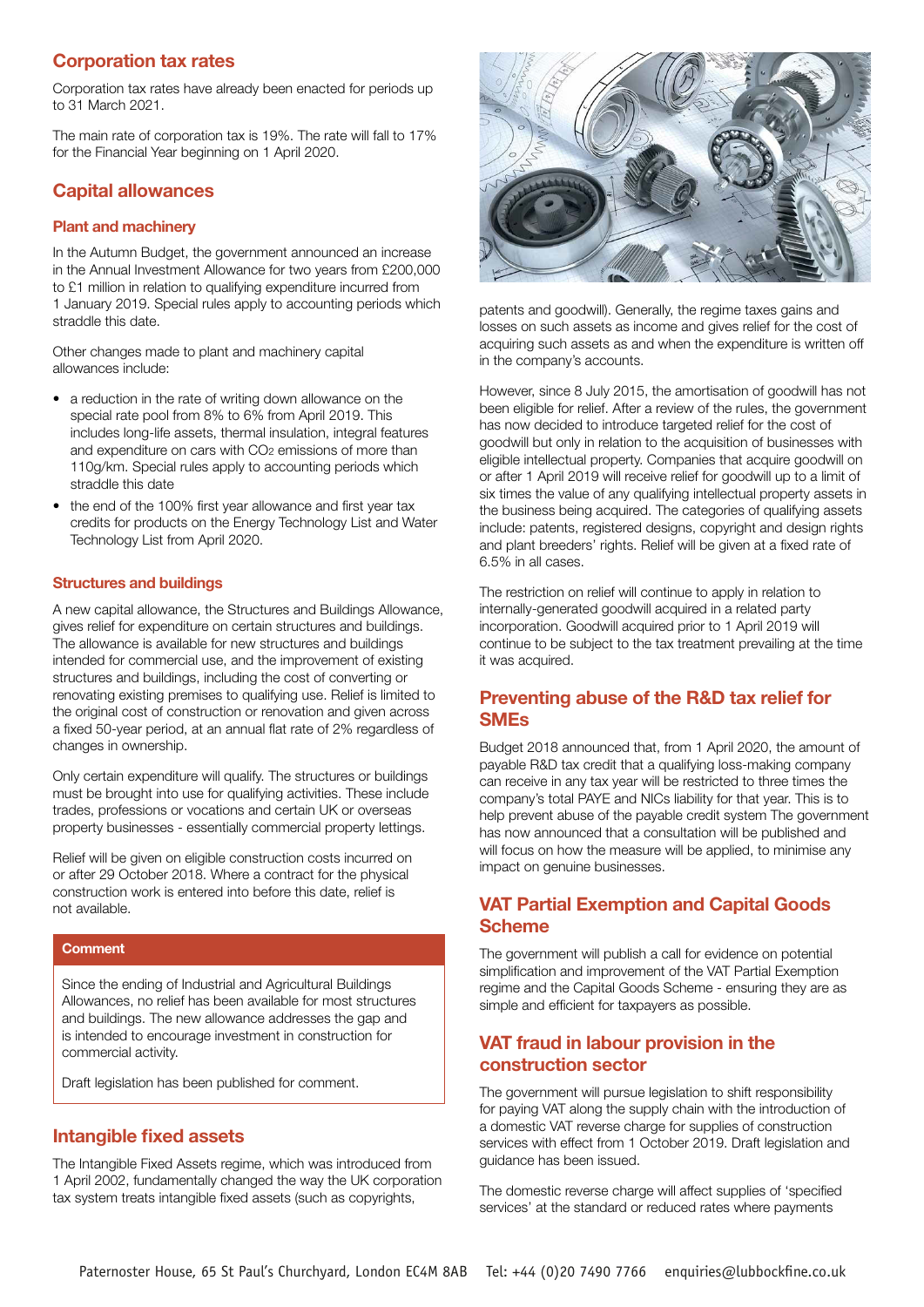are required to be reported through the Construction Industry Scheme (CIS). Therefore supplies between sub-contractors and contractors, as defined by CIS, will be subject to the reverse charge unless they are supplied to a contractor who is an end user. End users will usually be recipients who use the building or construction services for themselves, rather than those who sell the services on as part of their business of providing building or construction services.

There will be exclusion from the reverse charge for certain supplies such as the manufacture of building or engineering equipment. But the reverse charge will apply to goods, where those goods are supplied with the specified services.

#### **Comment**

A domestic reverse charge means that a contractor receiving the supply of specified construction services must account for the output VAT due rather than the sub-contractor who supplied the services. The contractor also deducts the VAT due on the supply as input VAT, meaning no net tax is payable to HMRC. This removes the scope to evade any VAT owing to HMRC.

# **Employment Taxes**

#### **Off-payroll working in the private sector**

The changes to the off-payroll working rules (commonly known as IR35) that came into effect in April 2017 for the public sector will be extended to the private sector from April 2020. A consultation paper has now been issued on the proposed operation of the rules.

The off-payroll working rules apply where an individual (the worker) provides their services through an intermediary (typically a personal service company) to another person or entity (the client). The 2020 changes will use the off-payroll working rules in the public sector as a starting point. This means a client will be required to make a determination of a worker's status and communicate that determination. In addition, the fee-payer (usually the organisation paying the worker's personal service company) will need to make deductions for income tax and NICs and pay any employer NICs.

Only medium and large businesses will be subject to the 2020 rules, so small businesses will not need to determine the status of the off-payroll workers they engage. The government intends to use the Companies Act 2006 definition of a small company which means meeting any two of these criteria: a turnover of £10.2 million or less, having £5.1 million on the balance sheet or less, or having 50 or fewer employees.

#### **Comment**

The latest consultation is not intended to consider alternative approaches to tackling non-compliance with the off-payroll working rules. The consultation is intended to provide businesses and off-payroll workers with greater certainty around how the off-payroll working rules will operate and help businesses make the correct determination of a worker's status.

#### **Employer provided cars**

The scale of charges for working out the taxable benefit for an employee who has use of an employer provided car are normally announced well in advance. Most cars are taxed by reference to bands of  $CO<sub>2</sub>$  emissions multiplied by the original list price of the vehicle. The maximum charge is capped at 37% of the list price of the car.

For 2018/19 there was generally a 2% increase in the percentage applied by each band. For 2019/20 the rates will increase by a further 3%.

#### **Exemption for travel expenses**

New legislation has been introduced which removes the requirement for employers to check receipts when making payments to employees for subsistence using benchmark scale rates. This will apply to standard meal allowances paid in respect of qualifying travel and overseas scale rates. Employers will only be asked to ensure that employees are undertaking qualifying travel. This will have effect from April 2019.

The legislation also allows HMRC to put the existing concessionary accommodation and subsistence overseas scale rates on a statutory basis from 6 April 2019. Like benchmark rates, employers will only be asked to ensure that employees are undertaking qualifying travel.

#### **Apprenticeship Levy**

The Apprenticeship Levy generally applies to employers if their annual 'paybill' is over £3 million. A pay bill means the total earnings upon which Class 1 employer NICs are calculated.

Employers that pay the Levy are able to use the funds towards qualifying apprenticeship training costs with a 10% government top up. For other employers, a system of co-investment means that government funding currently meets 90% of the training costs and the employer 10%.

At Budget 2018 the government announced that the co-investment rate would be halved from 10% to 5%, and the amount employers who pay the Levy can transfer to certain other employers would increase from 10% to 25%. The Chancellor has announced that these changes will now take effect from April 2019.

#### **Comment**

Apprenticeships are a devolved policy. This means that authorities in each of the UK nations manage their own apprenticeship programmes, including how funding is spent on apprenticeship training. These funding rules apply in England.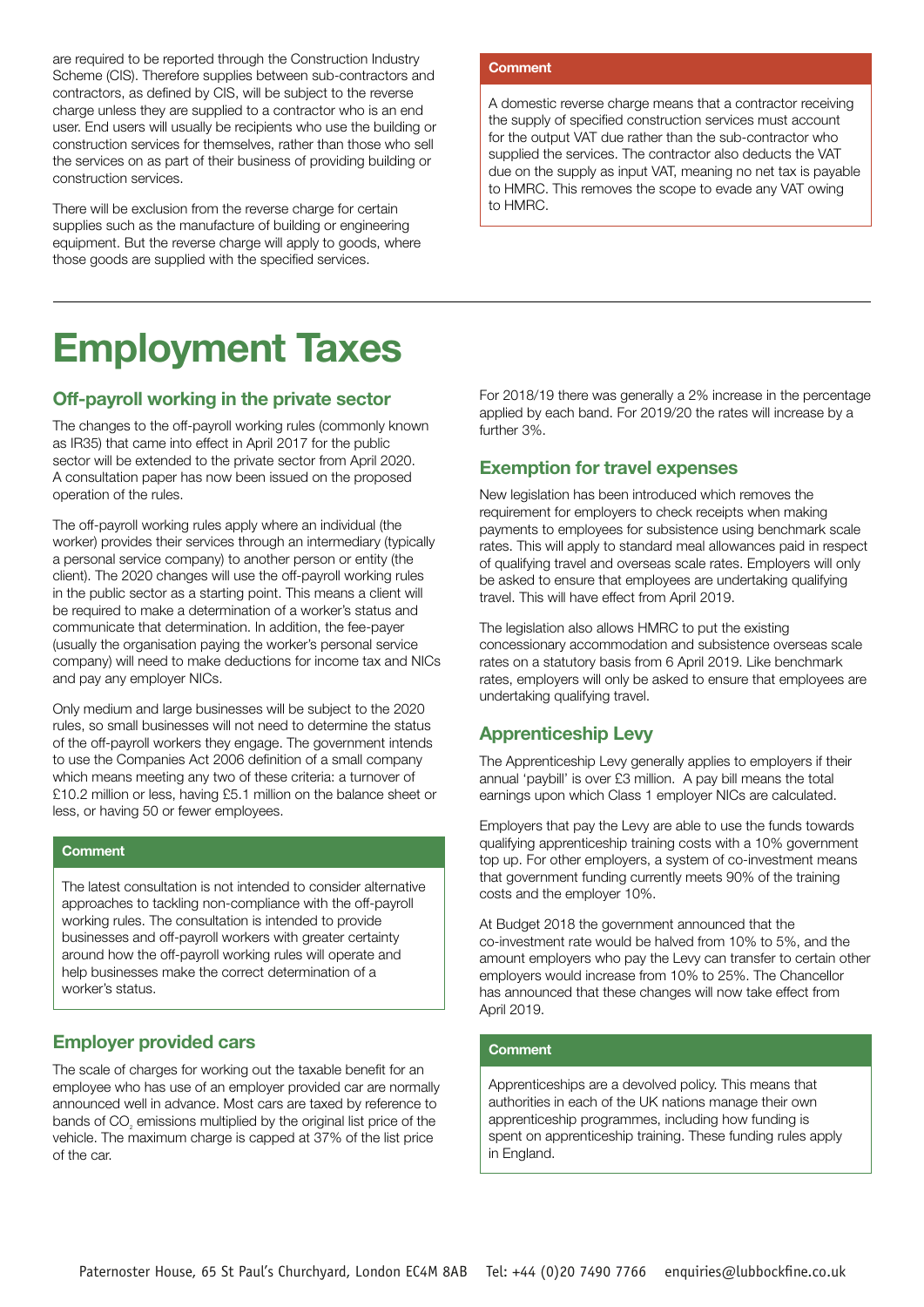# **Capital Taxes**

### **Capital gains tax (CGT) rates**

The current rates of CGT are 10%, to the extent that any income tax basic rate band is available, and 20% thereafter. Higher rates of 18% and 28% apply for certain gains; mainly chargeable gains on residential properties with the exception of any element that qualifies for private residence relief.

There are two specific types of disposal which potentially qualify for a 10% rate, both of which have a lifetime limit of £10 million for each individual:

- Entrepreneurs' Relief (ER). This is targeted at working directors and employees of companies who own at least 5% of the ordinary share capital in the company and the owners of unincorporated businesses
- Investors' Relief. The main beneficiaries of this relief are external investors in unquoted trading companies who have newly-subscribed shares.

### **CGT annual exemption**

The CGT annual exemption is £11,700 for 2018/19 and £12,000 for 2019/20.

### **Entrepreneurs' Relief (ER)**

#### **Minimum qualifying period**

The minimum period throughout which certain conditions must be met to qualify for ER is being increased from one year to two years. This has effect for disposals on or after 6 April 2019 except where a business ceased before 29 October 2018. Where the claimant's business ceased, or their personal company ceased to be a trading company (or the holding company of a trading group) before 29 October 2018, the existing one year qualifying period continues to apply.



#### **New 5% rules for company shareholders**

To qualify for ER, the company needs to be an individual's 'personal company'. This means that an individual must throughout the relevant qualifying period:

- be a company employee or office holder
- hold at least 5% of the company's ordinary share capital and
- be able to exercise at least 5% of the voting rights.

For disposals on or after 29 October 2018, an individual must also satisfy either of the following:

- distribution tests which require the individual, by virtue of that holding, to be entitled to at least 5% of the company's profits available for distribution to 'equity holders' and 5% of the assets available for distribution to 'equity holders' in a winding up
- a proceeds test which requires the individual, in the event of a disposal of the whole of the ordinary share capital of the company, to be beneficially entitled to at least 5% of the proceeds.

#### **Comment**

In the distribution tests the term 'equity holders' is a wider definition than ordinary share capital. As a consequence, the tax profession raised concerns about the wide ranging impact of these tests and, as a result, the government introduced the alternative proceeds test.

In the proceeds test, the 5% threshold is computed by reference to the market value of the company at the end of the qualifying period. That may mean, in situations where the new distribution tests are not met, it may not be known until the disposal of shares whether ER will be available.

### **Gains for non-residents on UK property**

Legislation, broadly having effect for disposals from 6 April 2019, charges all non-UK resident persons on gains on disposals of interests in any type of UK land, whether residential or nonresidential. As a consequence, the CGT charge relating to the Annual Tax on Enveloped Dwellings is abolished.

All non-UK resident persons will also be taxable on indirect disposals of UK land. The indirect disposal rules will apply where a person makes a disposal of an entity that derives 75% or more of its gross asset value from UK land. There will be an exemption for investors in such entities who hold a less than 25% interest.

All non-UK resident companies will be charged to corporation tax rather than CGT on their gains.

There are options to calculate the gain or loss on a disposal using the original acquisition cost of the asset or using the value of the asset at commencement of the rules in April 2019.

#### **Comment**

The main effect of the new legislation will be to extend the scope of UK taxation of gains to include gains on disposals of interests in non-residential UK property.

Previous legislation has focused on bringing gains made by non-residents on residential properties within the UK tax regime.

### **Inheritance tax (IHT) nil rate bands**

The nil rate band has remained at £325,000 since April 2009 and is set to remain frozen at this amount until April 2021.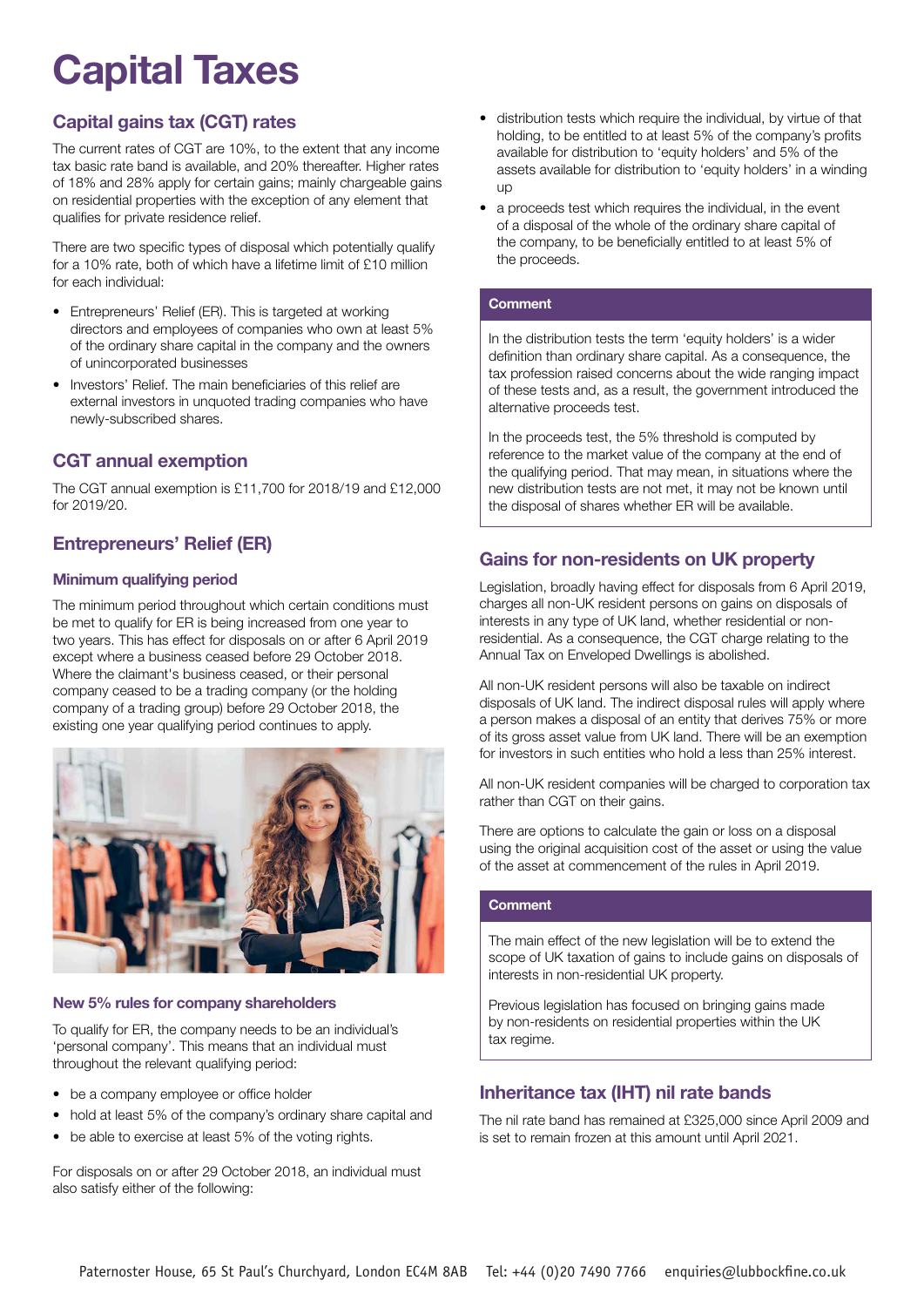#### **IHT residence nil rate band**

From 6 April 2017 a new nil rate band, called the 'residence nil rate band' (RNRB), has been introduced, meaning that the family home can be passed more easily to direct descendants on death.

The RNRB is being phased in. For deaths in 2018/19 it is £125,000, rising to £150,000 in 2019/20 and £175,000 in 2020/21. Thereafter it will rise in line with the Consumer Price Index.

There are a number of conditions that must be met in order to obtain the RNRB, which may involve redrafting an existing will.

#### **Downsizing**

The RNRB may also be available when a person downsizes or ceases to own a home on or after 8 July 2015 where assets of an equivalent value, up to the value of the RNRB, are passed on death to direct descendants.

#### **Changes to IHT RNRB**

Amendments have been introduced to the RNRB relating to downsizing provisions and the definition of 'inherited' for RNRB purposes. These amendments clarify the downsizing rules and provide certainty over when a person is treated as 'inheriting' property. The changes have effect for deaths on or after 29 October 2018.

#### **Stamp Duty Land Tax (SDLT)**

#### **Consultation on SDLT charge for non-residents**

The government has recently published a consultation on the introduction of a SDLT surcharge for non-UK residents. The surcharge will apply to purchases of residential property made by non-UK resident individuals and certain non-natural persons. The surcharge will apply to freehold and leasehold purchases of residential property and will be at a rate of 1% on top of existing SDLT rates, including the rates applicable to the rental element of leasehold property.

No date has been set for the introduction of the surcharge.

# **Other Matters**

#### **Extension of offshore time limits**

The assessment time limits have been increased for offshore income and gains to 12 years. Similarly the time limits for proceedings for the recovery of inheritance tax are increased to 12 years where the lost tax involves an 'offshore matter'. Where an assessment involves a loss of tax brought about deliberately the assessment time limit is 20 years after the end of the year of assessment and this time limit will not change.

The legislation does not apply to corporation tax or where HMRC has received information from another tax authority under automatic exchange of information.

The potential extension of time limits apply from the 2013/14 tax year where the loss of tax is brought about by careless behaviour and from the 2015/16 tax year in other cases.

#### **Comment**

Assessment time limits are ordinarily four years (six years in the case of carelessness by the taxpayer). The justification for the extension of time limits is the longer time it can take HMRC to establish the facts about offshore transactions, particularly if they involve complex offshore structures.

The legislation cannot be used to go back earlier than 2013/14. If there has been careless behaviour HMRC can make an assessment for up to 12 years from 2013/14 in respect of offshore matters but HMRC could not raise an assessment for 2012/13 or earlier (unless there is deliberate behaviour by the taxpayer).

### **Review of other time limits**

A report will be issued in March comparing the time limits for the recovery of lost tax involving an offshore matter with other time limits.

#### **Insurance Premium Tax**

A call for evidence will be issued on where improvements can be made to ensure that Insurance Premium Tax operates fairly and efficiently.

#### **Aggregates Levy**

A discussion paper has been issued launching a review of the Aggregates Levy including the Terms of Reference and information on timing and scope of the review.

#### **Tackling tax avoidance, evasion and other forms of non-compliance**

A policy paper has been issued which:

- outlines HMRC's strategy and approach to compliance for different taxpayer types
- details the government's record in addressing areas where risks of non-compliance have been identified
- provides a summary of the government's investment in HMRC and its commitment to further action.

#### **Comment**

The policy paper lists details of over 100 measures the government has introduced since 2010 covering avoidance, evasion and non-compliance.

#### **Late payments made to small businesses**

In his speech, the Chancellor announced that further action will be taken to tackle the issue of late payments by large businesses to small businesses. A full response to a call for evidence issued in 2018 will be published shortly. As a first step the government will require Audit Committees to review payment practices and report on them in their Annual Accounts.